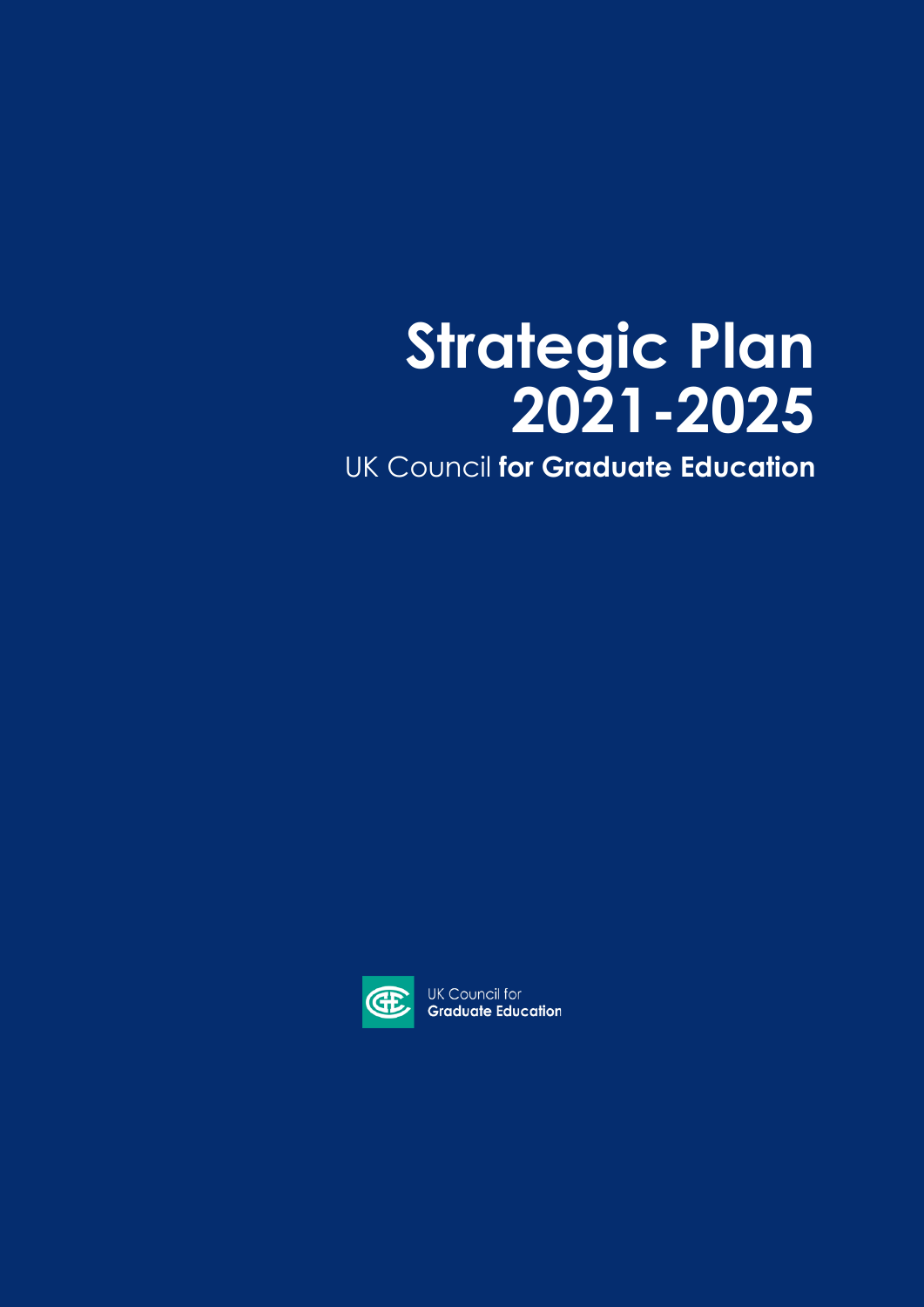

# **EXECUTIVE SUMMARY**

### Who we are

Established in 1994, the UK Council for Graduate Education (UKCGE) is the national representative body for postgraduate education and research. The UKCGE is the third largest representative body of its kind in the world, representing 92% of all UK postgraduate research provision and 85% of all UK postgraduate taught provision.

### What we do

We champion and enhance postgraduate education and research by enabling collective leadership on the development of postgraduate affairs across UK HEIs, research agencies and funding bodies. We do this by providing learning and professional development events, commissioning research, sharing bestpractice developments, and by gathering information and evidence to support policies which promote a strong and sustainable postgraduate sector.

### Why we do it

The institutional autonomy of UK Higher Education providers creates a vibrant and diverse higher education sector which meets the needs of a wide range of students and researchers. In that context, we enable collective leadership and foster inter-institutional exchange, to ensure that the postgraduate sector *as a whole* can learn and benefit from the actions and innovations of individual institutions.

Understanding the importance of postgraduate education and research for individuals, for the economy and for society more broadly, we use our collective voice to ensure that postgraduate education and research is properly resourced, structured and recognised within institutional and national policies. Among our charitable objectives, we have specific remits to promote the status, education and training of postgraduates and to advocate for equity and inclusiveness in postgraduate education and research.

# Who we work with

We work with, and represent, everyone involved with postgraduate education and research: Pro-Vice Chancellors and Deputy Vice Chancellors with responsibility for postgraduate education and research; Research Supervisors and Doctoral Candidates; Deans and Directors of Graduate Schools, Doctoral Training Partnerships, and Centres for Doctoral Training; Graduate School and Doctoral College Managers; PGT Course Directors and Masters students; and Academic Developers. We also work with research centres; regulators; funding bodies and other interest groups. By serving and representing the postgraduate sector across all levels, we are a trusted voice on all aspects of postgraduate affairs.

# How we do it

The Council is an independent educational charity which relies on voluntary contributions from individuals and institutions in the postgraduate sector. We are governed by elected representatives of the postgraduate sector, who serve for a 3-year term. We raise funds through membership subscriptions, event registration fees, research grants, and commercial sponsorship.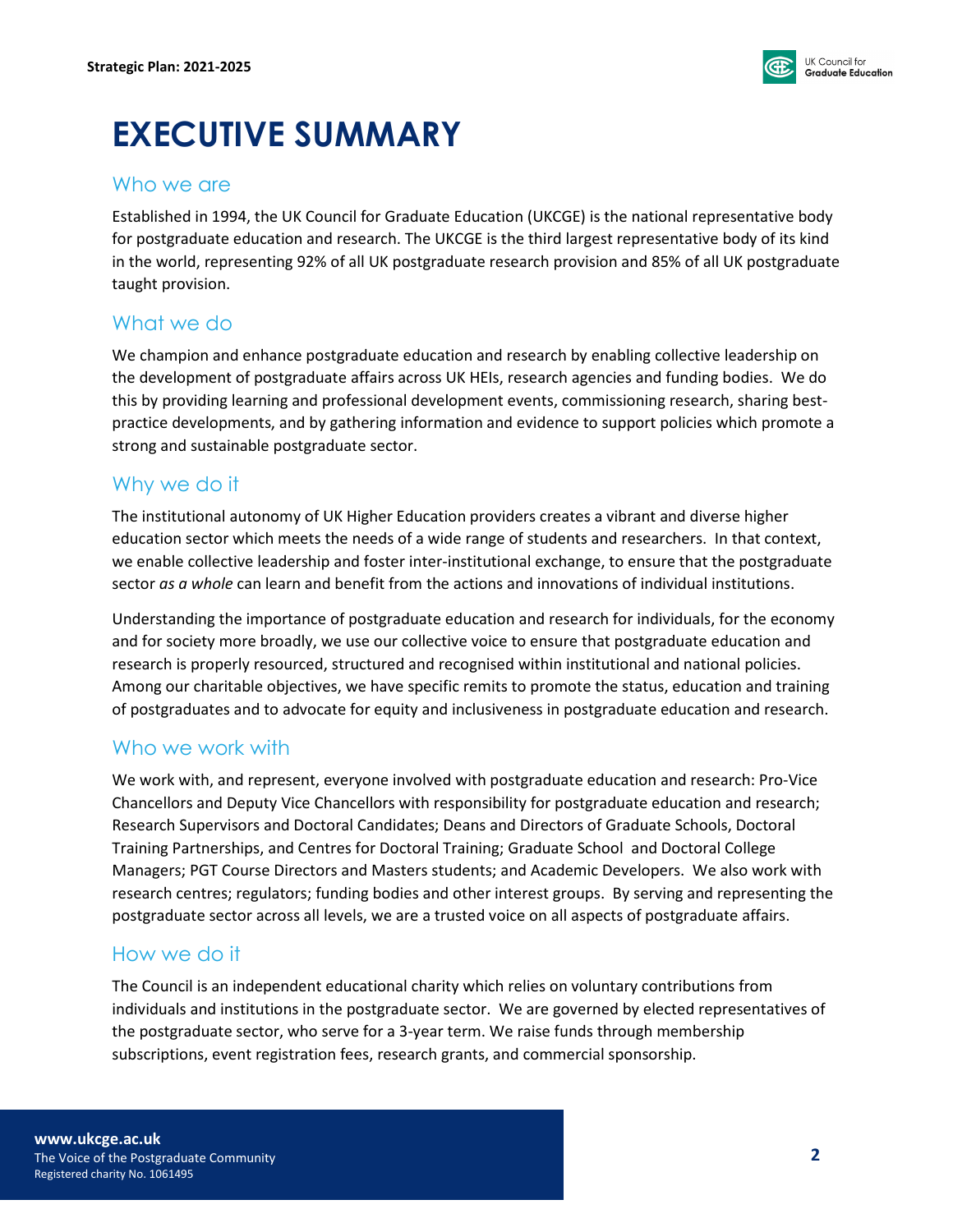

### What we are doing next: 2021-2025

### *Strengthening our representation of the sector*

• We will give more opportunities for individuals to contribute to the strategic direction of the Council (e.g. by conducting systematic surveys at our annual conference).

### *Building on our trust and credibility*

• We will develop our communications through a new website and an annual review to ensure that our stakeholders retain their confidence in our effectiveness.

#### *Setting standards and expectations*

• Building on the success of the *Good Supervisory Practice Framework*, we will seek opportunities to develop that framework, and to build consensus on other areas of postgraduate education and research.

#### *Sustaining the impact of our events*

• We will take a more thematic approach to our events programme to create a sustained momentum on key issues (e.g. an annual series on 'recruitment of doctoral researchers')

#### *Developing our role as a knowledge exchange facilitator*

• We will stimulate and disseminate the latest research and thinking on postgraduate education and research (e.g. by commissioning literature reviews and data collection and analysis)

# What we need in order to deliver our strategic plan

Our board of trustees have taken the decision to invest up to £50k of our charitable reserves in capital projects such as a new website, and – in principle – to use existing charitable reserves to fund fixed-term additional staff costs for specific projects, such as freelance research associates.

To meet our goals over the next 4 years, we will develop strategic partnerships to help build our own capacity. At a national level, this will involve collaborating with UKRI and other sector-wide agencies. It will also include working as a 'third sector' partner to HE institutions and agencies in pursuance of their *Knowledge Exchange Framework* objectives.

Our objectives are underpinned by our plans to grow our income by an average of 6% over the next 4 years. We will achieve this by enhancing participation rates at our events, by growing the number of *Associate Members*, and by diversifying our income by bidding for a broader range of grants and sponsorship opportunities.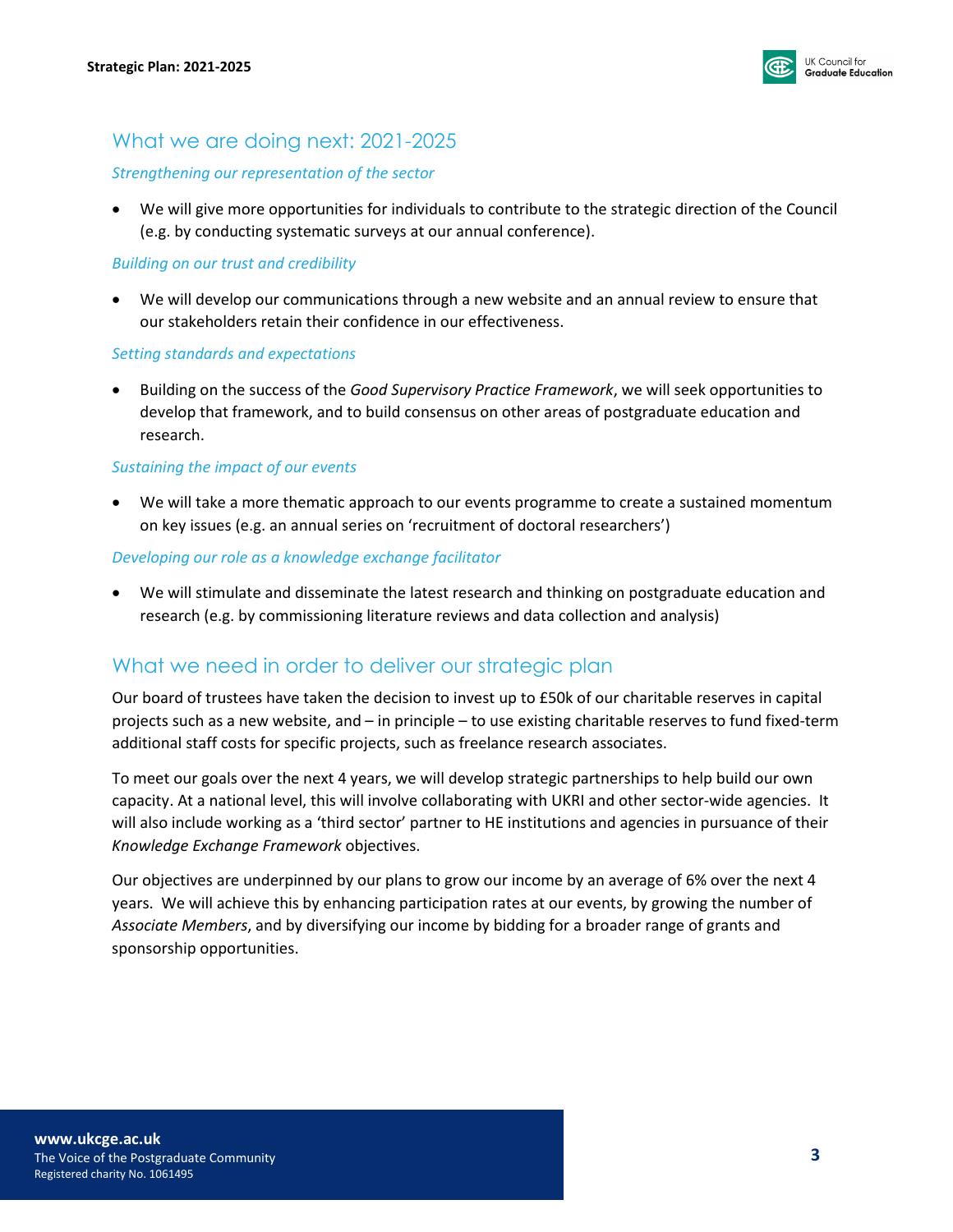

# **UKCGE STRATEGIC PLAN 2021-2025 VISION, MISSION, VALUES**

| <b>VISION</b>  | An equitable and inclusive postgraduate sector which delivers<br>academic excellence and offers high quality supervision, effective<br>leadership and outstanding professional services                                                   |
|----------------|-------------------------------------------------------------------------------------------------------------------------------------------------------------------------------------------------------------------------------------------|
| <b>MISSION</b> | To enable collective leadership on the development of<br>postgraduate education and research and to provide an evidence-<br>led and trusted voice for the postgraduate sector                                                             |
| <b>VALUES</b>  | We believe that our mission is best served by adopting a<br>'community of practice' ethos, which is captured in our motto 'by<br>the sector, for the sector'. Our values are: mutuality, openness,<br>collegiality, and joint enterprise. |

# **CORE OBJECTIVES**

Our remit as a charity is enshrined in our formal articles of association which were drawn up in 1994 (see *Appendix*). Our core objectives are:

# Enabling collective leadership for the postgraduate sector

The UKCGE enables collective leadership which provides an evidence-led and trusted voice for the postgraduate sector

# Providing advocacy and support

The UKCGE:

- advocates for equity and inclusiveness in postgraduate education and research
- promotes continuing professional development and recognition for staff supporting and supervising postgraduate students and doctoral researchers
- encourages the effective management of postgraduate education and research by sharing innovations and effective practices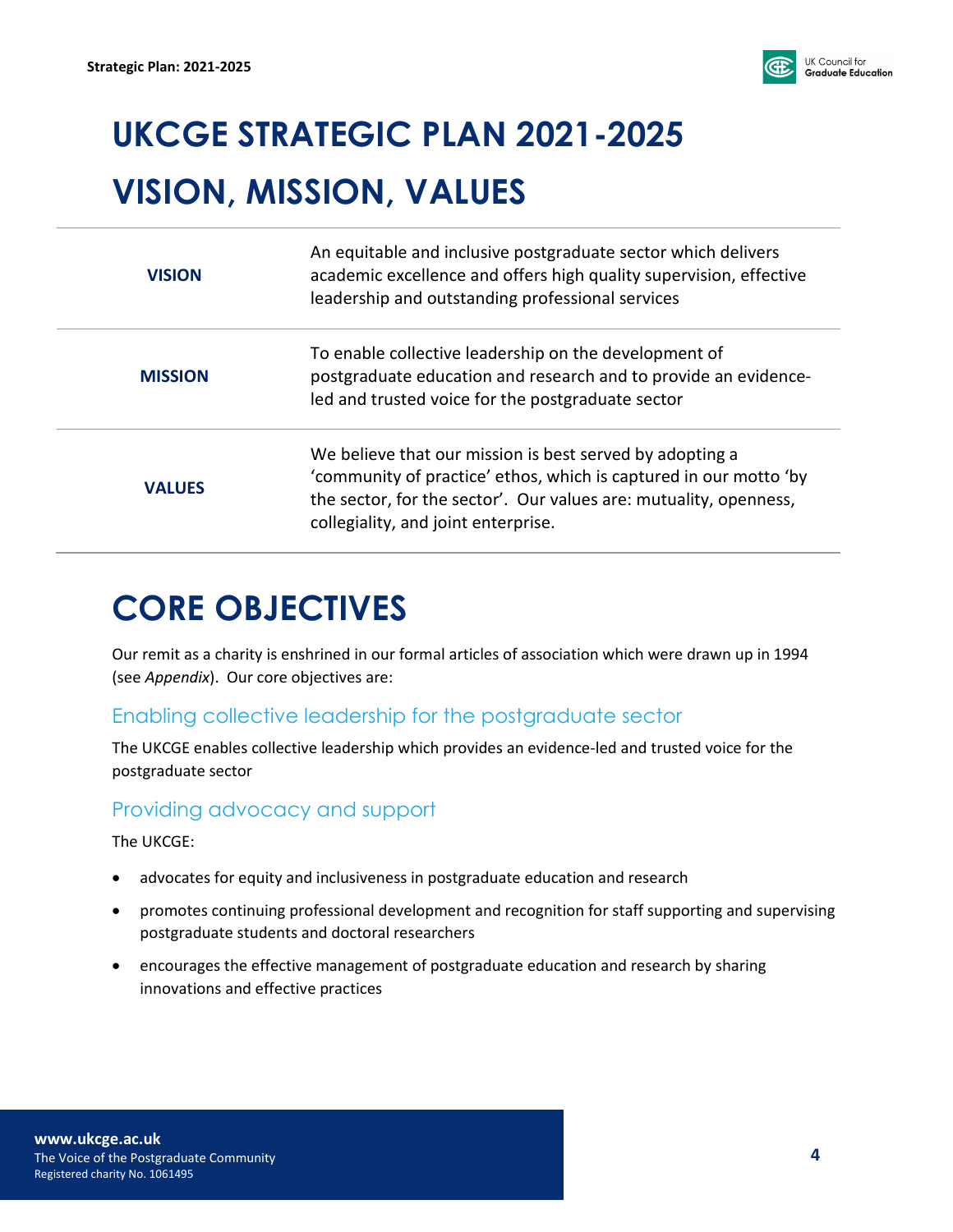

# **THE UKCGE AND THE UK POSTGRADUATE SECTOR**

#### *Size of the UK postgraduate population*

In 1994-5, when the UKCGE was established, there were 315,400 postgraduates in UK Higher Education. This represented 21% of the total student population at the time.

In 2018-19 there were 585,730 postgraduates in UK Higher Education: 59% female, 39% 30 years or over, 39% part-time, and representing **25% of the total 2018-19 student population**. This is a growth of 86% in enrolments since 1994-5.

### *Financing the postgraduate sector*

In 2017- 18 **income from course fees for all PGT and PGR** courses in the UK amounted to **£2,955M** or 16.54% of the total HE income from course fees. Including income from Research Training Support Grants (from charities and Research Councils) the total income from PG education and research amounted to £3,344M or 17.72% of total HE income from tuition fees and education contracts.

The Transparent Approach to Costing (TRAC) data required by the Office for Students for institutions in England and Northern Ireland shows that in 2017-18 **£2,235M was invested in the 'Training and supervision of postgraduate research students'**. This figure rises to £2,600M across all UK higher education institutions. Costs associated with PGT delivery are not publicly available.

The scale of the investment involved in training PGRs is periodically a concern for some UKCGE stakeholders. However, as a whole the **UK HE sector remains strong**, and was in receipt of a surplus of £1,827M in 2017/18 (NB the surplus in 2017/18 represents a 21% decrease as compared to surplus generated in 2016/17).

### Impact of the size of the postgraduate sector on the UKCGE:

**Postgraduate provision is "overlooked in national and institutional strategies" for Higher Education**

- The 2012 *Higher Education Commission* report on postgraduate education said: "*The postgraduate sector needs to be brought in from the cold and fully embraced as part of an integrated education system*".
- The UKCGE receives regular anecdotal testimonies from its stakeholders which suggest that postgraduate provision is **often overlooked in strategic decision making** by the senior leadership within HEIs due to the dominance of undergraduate provision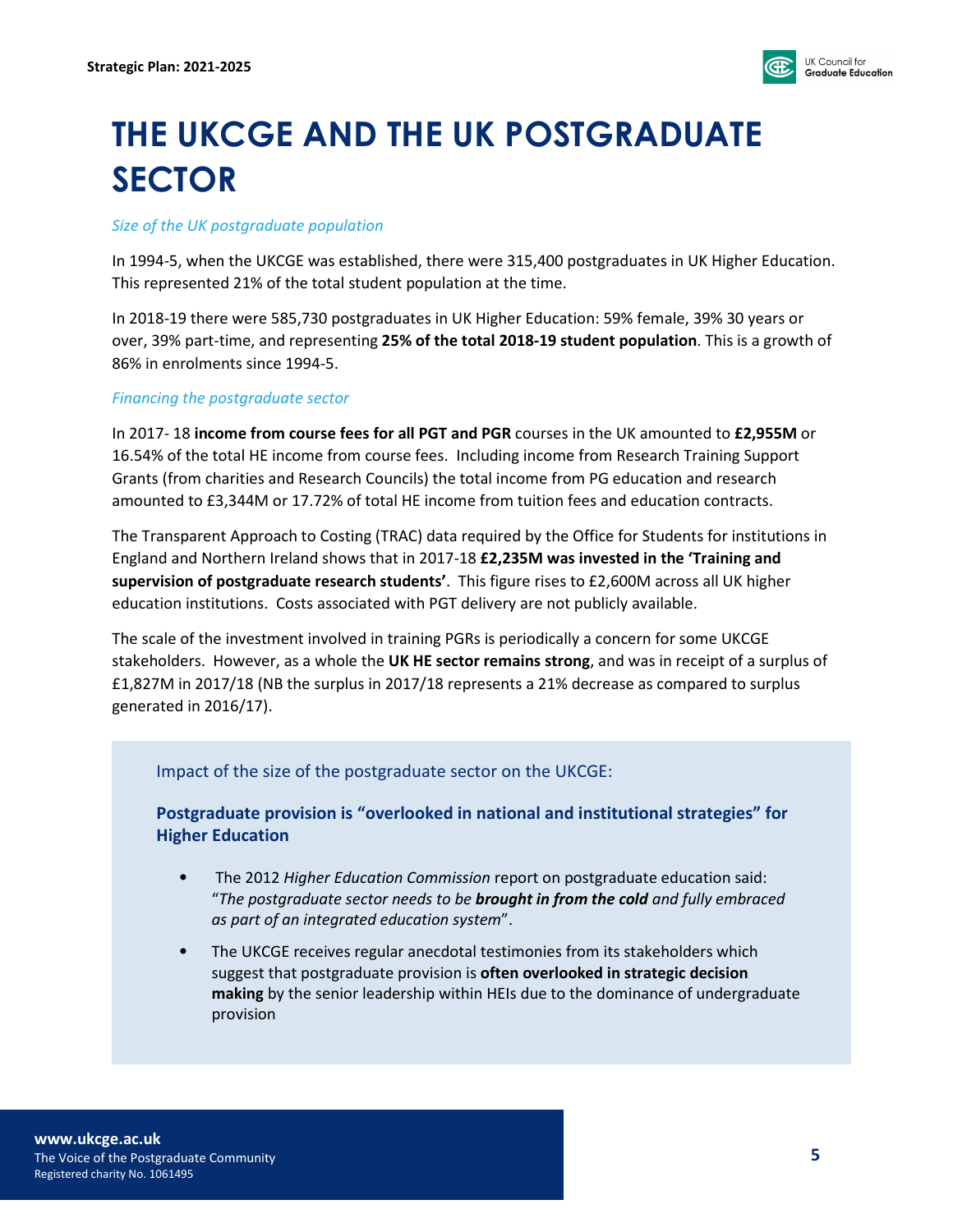

### *Staffing the postgraduate sector*

There are **149 UK Higher Education Institutions with Research Degree Awarding Powers** (of which 80% are institutional members of the UKCGE). There are 211,980 academic staff (49%), and 217,580 nonacademic staff (51%) in HE. There are no agreed statistics on the number of HE staff involved in the provision of postgraduate education and research.

However, assuming that staff time matches the size of the postgraduate population would mean that 25% of all teaching time and professional service support is given over to postgraduate education and research. This equates to a FTE of 37,000 academic and 54,395 non-academic staff, and **equivalent staff costs of £1,891M (academic) and £2,316M (non-academic)**.

The UKCGE ensures that this investment in postgraduate provision is **effectively used** by fostering interinstitutional **benchmarking and practice sharing**.

#### *Non-HEI bodies with an interest in postgraduate education and research*

The UK postgraduate sector has a number of key stakeholders who do not themselves have research degree awarding powers. For example:

- UK Research and Innovation comprised of 7 Research Councils, Innovate UK and Research England
- Devolved bodies e.g. Office for Students; Scottish Funding Council; HEFCW; QAA; QAA Scotland
- Learned Societies e.g. the British Academy; Royal Society; and the Society for Research into Higher Education
- Membership Organisations e.g. Universities UK; VITAE; ARMA; UKCISA; ARC
- Research Centres e.g. Francis Crick Institute; Alan Turing Institute; Research on Research Institute
- Mission Groups e.g. University Alliance's Doctoral Training Alliance; or Russell Group's DDoGs network

• Funding bodies – e.g. Wellcome Trust; Leverhulme Trust; Commonwealth Scholarship Commission The UKCGE may occasionally overlap with the interests or services of any of these bodies, and many of them are or should be Associate Members of the UKCGE. What remains distinctive about the UKCGE in relation to other non-HEI organisations is that it is the **national representative body** dedicated solely to postgraduate education and research.

### *International representative organisations for postgraduate education and research*

The UKCGE has a number of counterparts globally with whom we actively collaborate. Ranked by institutional membership, the UKCGE is the **third largest representative body** for postgraduate education and research in the world:

- European Universities' Association Council for Doctoral Education, founded in 2008, now has 256 members
- Australian Council for Graduate Research has 46 members
- Council of Graduate Schools has nearly 500 members across the United States and Canada
- Canadian Association for Graduate Studies, founded in 1962, has 58 members.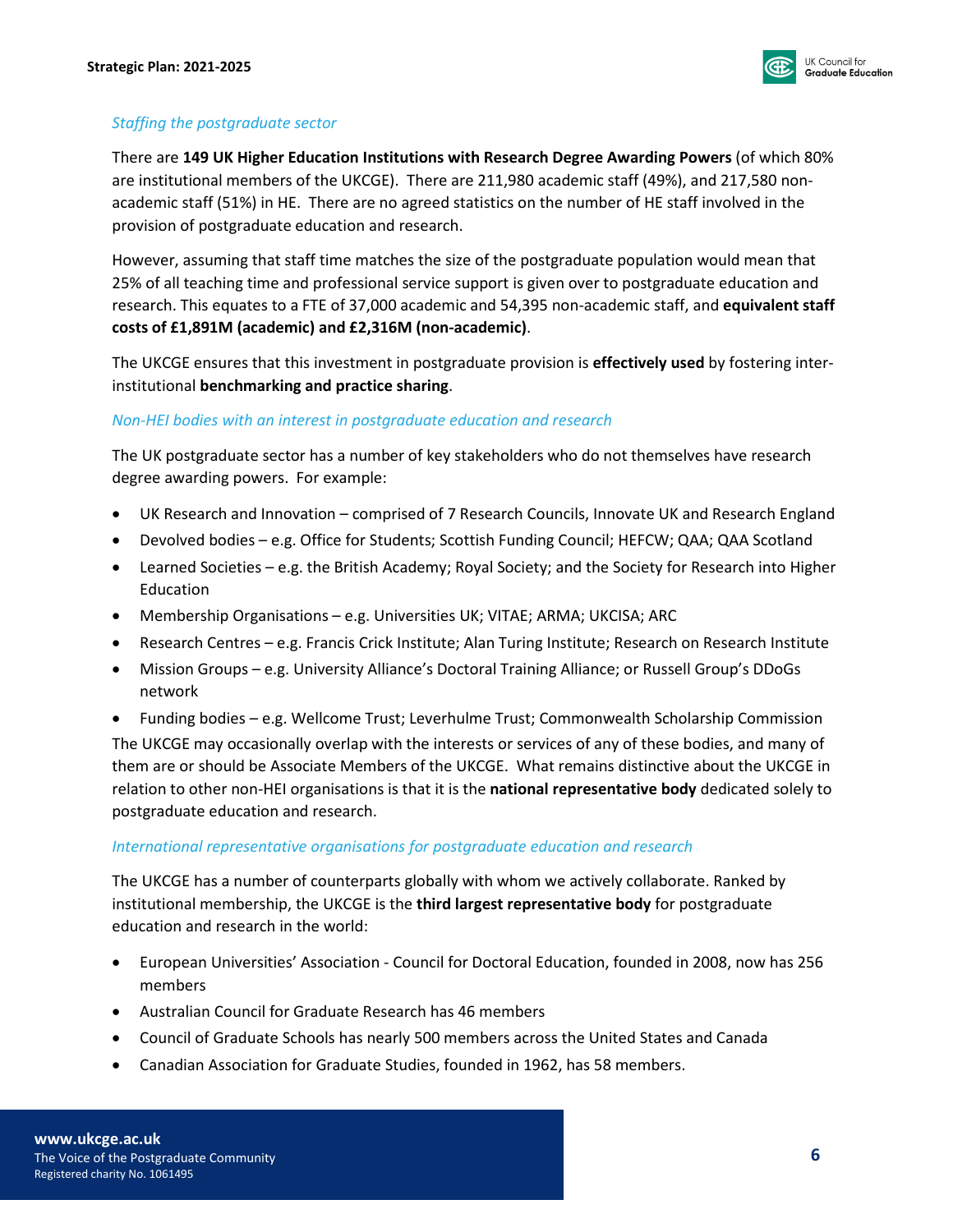

# **HOW THE UKCGE WORKS**

The UK Council for Graduate Education is an educational charity which champions and enhances the provision of postgraduate education through its programme of events, research, mentoring, and policy advocacy. It is a membership organisation comprised predominately of higher education institutions.

In 1993 Professor Sir Robert Burgess convened a steering group to discuss the formation of a UK representative body for postgraduate education and research, in response both to the growth UK postgraduate provision and with an increasing awareness that the UK was disadvantaged by its lack of a national representative body for postgraduate education and research in comparison to North American counterparts. The UK Council for Graduate Education (UKCGE) was subsequently founded in 1994.

### *Governance*

The UKCGE elects **12 trustees** to serve a 3-year term from its membership, and appoints up to **4 further trustees** on a 1 year co-option (extendable for one further year). A postgraduate researcher is periodically appointed to as an advisor to the board.

### *Staff and volunteers*

There are **3.5 FTE** members of staff: Director (PT); Marketing and University Liaison Officer (FT); Events Officer (FT); and Administrative Officer (PT).

Staff costs over the next 4 years will be an average of **54% of total income**.

The Council enlists the support of between **20-30 volunteers** from across the sector per year to govern, facilitate and advise.

### *Turnover*

The average annual turnover in the financial model over the next 4 years is **£295k**

### *UKCGE membership*

In any given year there is an average membership rate of **144**, of which **82%** are Higher Education Institutions with Research Degree Awarding Powers.

#### *UKCGE marketing and communications*

- There are **1,582** active members of the UKCGE mailing list
- There are **6,298** 'returning visitors' to the UKCGE website in any one year
- The UKCGE Twitter profile has **2,219** followers

Assuming that 90% of our stakeholders offer us multi-channel support means that we have an engaged network of **6,685** individuals.

### *Event Participation*

Each year for the next 4 years, there will be an average participation of **562** event participants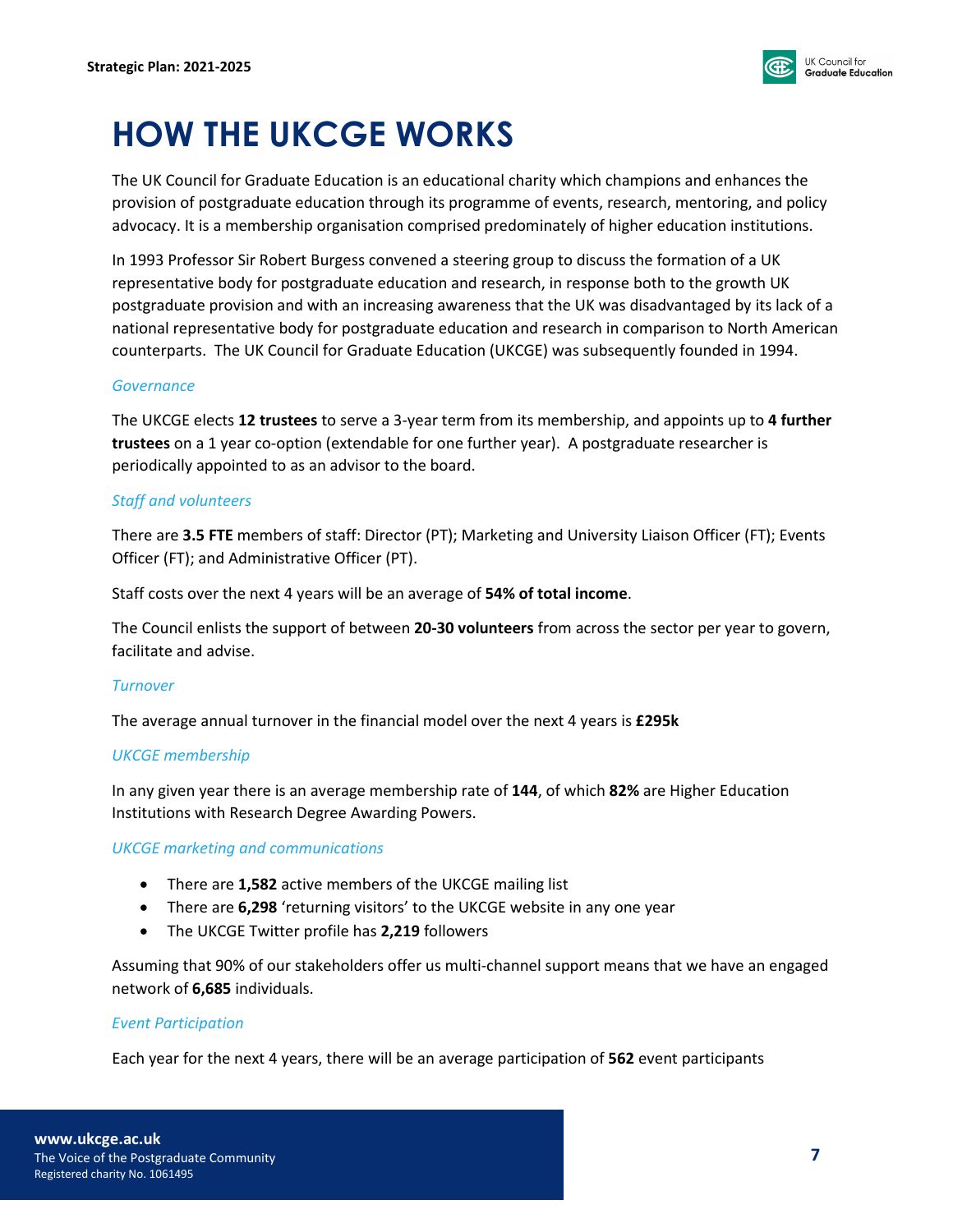

# **HOW WE DELIVER OUR VISION 1— Enabling collective leadership**

The UK Council for Graduate Education is committed to:

- Providing an **evidence-led** and **trusted** voice for the postgraduate sector
- Enabling **collective leadership** across all levels to enhance the postgraduate sector

### What we do to achieve our vision

| <b>Objective</b>                                                | <b>Operational areas and projects</b>                                                                 | <b>Outputs</b>                                                                                                      |
|-----------------------------------------------------------------|-------------------------------------------------------------------------------------------------------|---------------------------------------------------------------------------------------------------------------------|
| Providing evidence on<br>developments in<br>postgraduate sector | Monitor annual HESA / Advance<br>HE statistics on postgraduate<br>participation                       | <b>RESOURCE: Publish an annual</b><br>summary of postgraduate<br>participation                                      |
|                                                                 | Conduct periodic surveys of<br>postgraduate providers to<br>determine institutional trends            | RESOURCE: Publish 5-yearly reports<br>on institutional structures in<br>postgraduate education                      |
|                                                                 | Monitor the latest research on<br>postgraduate education                                              | RESOURCE: Publish a series of 6<br>annual Research-in-Focus interviews<br>with authors of influential research      |
|                                                                 | Monitor the latest policies<br>affecting postgraduate education<br>and research                       | RESOURCE: Publish periodic policy<br>briefings summarising policy<br>developments                                   |
| <b>Being a trusted voice</b><br>for the postgraduate<br>sector  | Monitor and assess challenges<br>faced by postgraduate education<br>providers                         | <b>EVENTS: Maintain a series of 4 annual</b><br>free-to-attend regional forum<br>meetings                           |
|                                                                 | Investigate effective practices in<br>meeting challenges faced by<br>postgraduate education providers | NETWORKS: Develop a series of 'task<br>and finish' groups to investigate key<br>challenges and disseminate findings |
|                                                                 | Maintaining transparency about<br><b>UKCGE</b> governance and strategic<br>priorities                 | RESOURCE: Produce an annual survey<br>of members to review priorities &<br>publication of UKCGE annual review       |
|                                                                 |                                                                                                       | <b>GOVERNANCE: Maintain well-</b><br>publicised election to governing body                                          |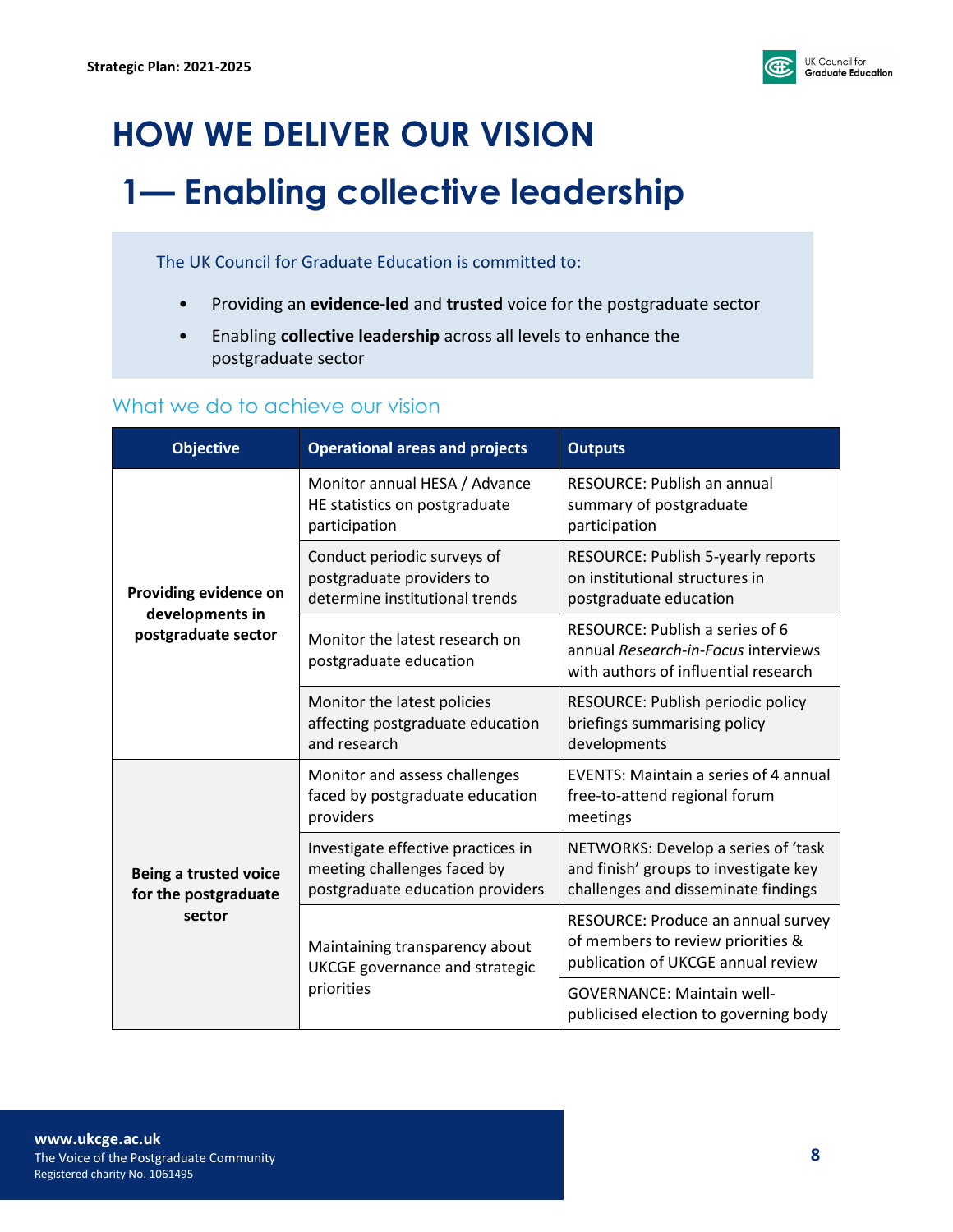

| <b>Enabling collective</b><br>leadership | Develop forums to share<br>challenges for specific professional<br>roles                             | NETWORKS / EVENTS: Support<br>'communities of practice' by serving<br>specific professional roles with<br>newsletters and 4 networking events<br>per year |
|------------------------------------------|------------------------------------------------------------------------------------------------------|-----------------------------------------------------------------------------------------------------------------------------------------------------------|
|                                          | Respond to national consultations<br>on the development of<br>postgraduate education and<br>research | RESOURCE: Monitor and respond to<br>consultations on developments in<br>postgraduate education and<br>research, and publicly publish Council<br>responses |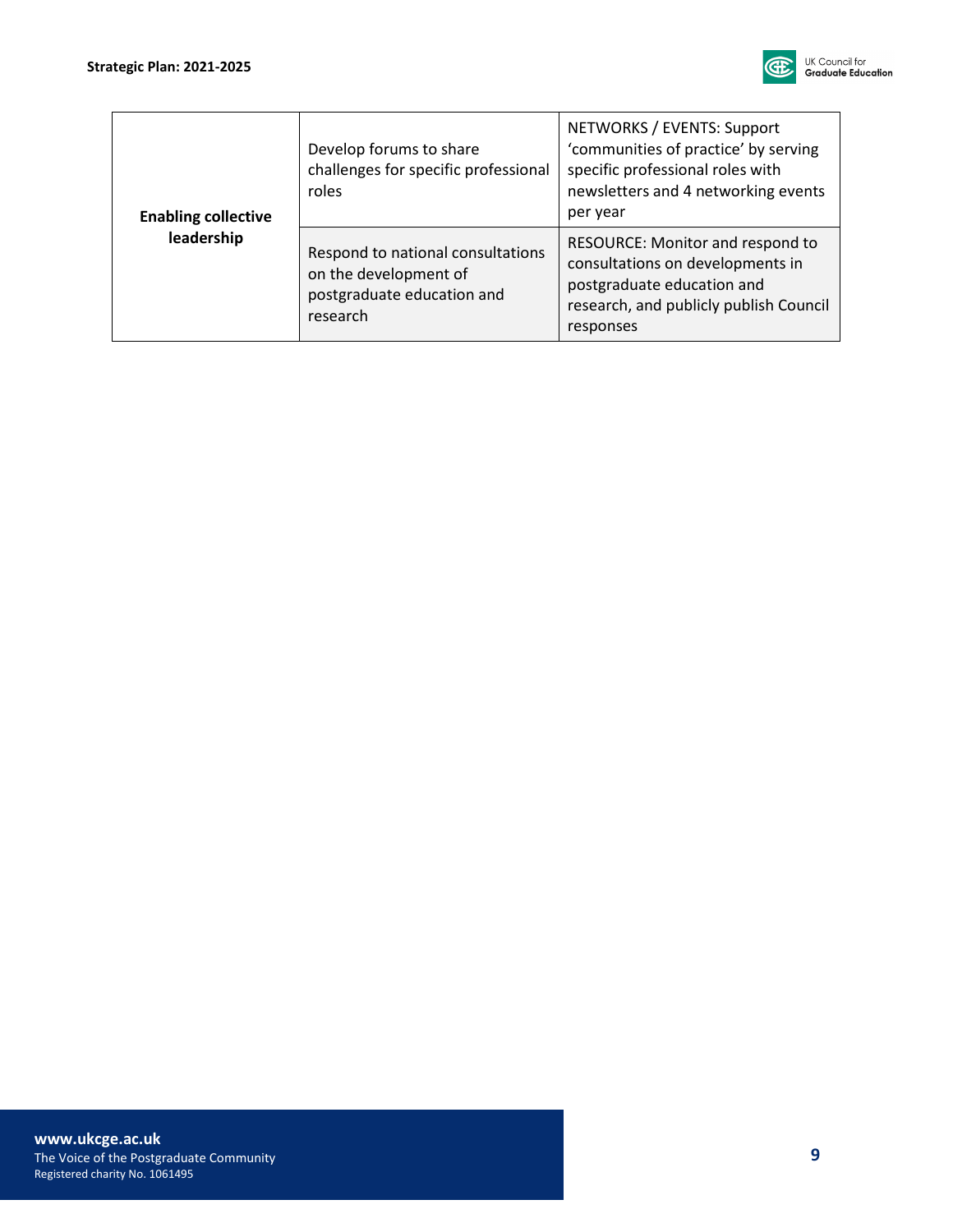

# **2— Providing advocacy and support**

### The UK Council for Graduate Education promotes:

- **Equity** and **inclusiveness** in postgraduate education and research
- Continuing **professional development** and **recognition** for staff supporting and supervising postgraduates
- **Effective management** of postgraduate education and research

### What we do to achieve our vision

| <b>Objective</b>                                                                                            | <b>Operational areas and projects</b>                                                                       | <b>Outputs</b>                                                                                                                                              |
|-------------------------------------------------------------------------------------------------------------|-------------------------------------------------------------------------------------------------------------|-------------------------------------------------------------------------------------------------------------------------------------------------------------|
| <b>Advocating for equity</b><br>and inclusiveness in<br>postgraduate education<br>and research              | Monitor developments in<br>inclusiveness & widening<br>participation at postgraduate level                  | NETWORKS: Convene task and finish<br>groups to assess developments and/or<br>gaps in inclusiveness & widening<br>participation                              |
|                                                                                                             | Share effective practices for<br>supporting inclusiveness in PG                                             | EVENTS: Include equity & inclusiveness<br>in calls for papers; develop free-of-<br>charge 'roundtable' discussion model<br>on inclusiveness                 |
| <b>Supporting continuing</b><br>professional<br>development and<br>recognition for staff and<br>supervisors | Provide mentoring and networking<br>opportunities                                                           | <b>EVENTS: Include institutional case</b><br>studies and peer-to-peer learning<br>opportunities in professional<br>networking events                        |
|                                                                                                             | Build consensus on consistent<br>practices on aspects of<br>postgraduate provision                          | RESOURCES: Pilot and publish<br>frameworks / guides / templates on<br>e.g. research supervision; collaborative<br>supervision                               |
|                                                                                                             | Showcase and celebrate innovative<br>practices                                                              | RESOURCES: publish blog series<br>highlighting successful practices                                                                                         |
| <b>Promoting effective</b><br>management of<br>postgraduate education<br>and research                       | Share effective practices and<br>innovations in the management of<br>postgraduate education and<br>research | EVENTS: Maintain an annual series of 8<br>thematic workshops focussed on the<br>different issues in the provision of<br>postgraduate education and research |
|                                                                                                             | Identify gaps in consistent practices<br>across the sector                                                  | RESOURCE: Publish periodic reports /<br>case studies to promote effective<br>practices & highlight potential<br>shortcomings in provision                   |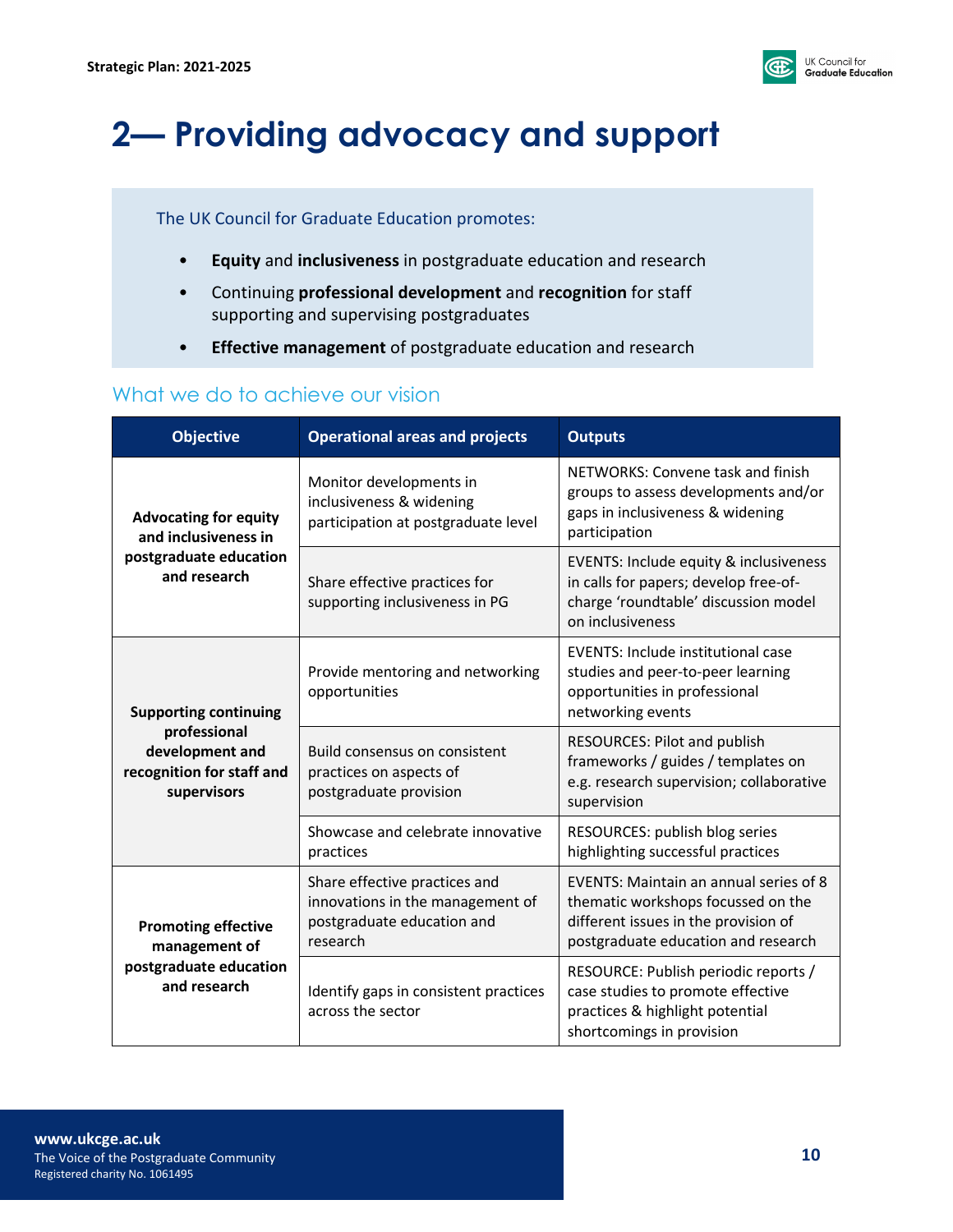

# **DELIVERING THE 4-YEAR PLAN**

### 2021-2025: Building on our strengths

The UK Council for Graduate Education is a medium-sized charity which depends for its effectiveness and its credibility on the voluntary support it generates from members of the postgraduate sector. This 4 year plan remains true to our 'by the sector, for the sector' ethos, which is fundamental to our credibility as the representative body for postgraduate education and research.

Through this 4 year plan we will strengthen our representation of the sector by: finding new ways of engaging our stakeholders and beneficiaries; raising our external profile so as to leverage more influence on behalf of the postgraduate sector; delivering greater impact by taking a more systematic approach to our events programme and publications.

### *Strengthening our representation of the sector*

We will strengthen our representation of the postgraduate sector by:

- conducting systematic surveys to gauge perceptions on our own performance against our strategic plan
- giving greater opportunities for individuals to share their own perspective on developments in the postgraduate sector through interviews, case studies and forums
- giving greater opportunities for postgraduate researchers and students to be involved in our activities
- enabling our governing body to use its voice to anticipate and lead on developments in the postgraduate sector, in addition to fulfilling its charitable obligations as a board of trustees

### *Building on our trust and credibility*

We will strengthen our relationships with our stakeholders and raise our external profile by:

- developing our communications through a new website which gives greater opportunities for peer-to-peer interactions
- offering an annual review of our performance to ensure that our stakeholders retain their confidence in our effectiveness
- enhancing our support for special interest groups on issues affecting equity and inclusiveness in postgraduate education and research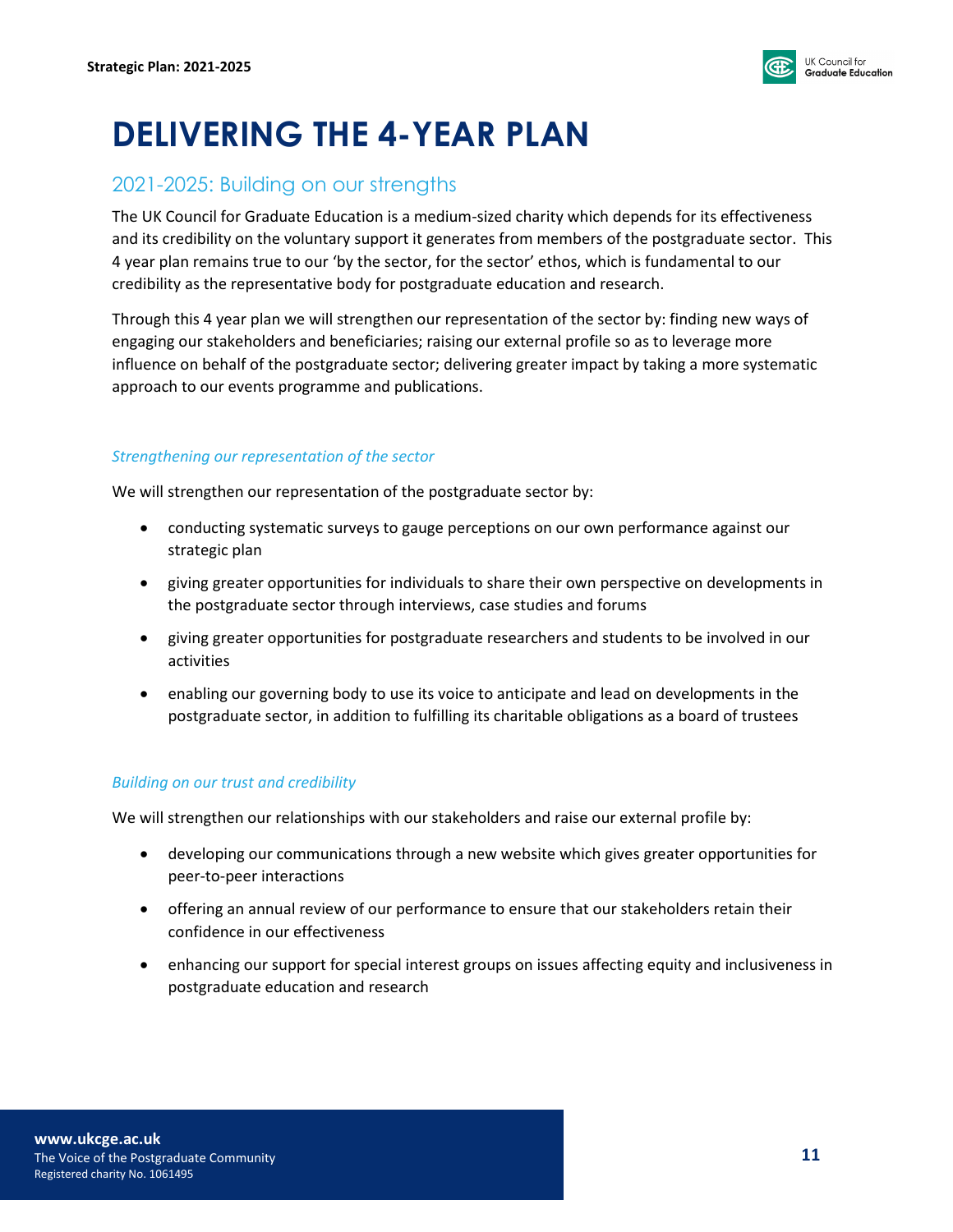

#### *Sustaining the impact of our events*

We will deliver greater impact with our events programme by:

- taking a thematic approach to our events programme to create a sustained momentum on key issues (e.g. an annual series on 'recruitment of doctoral researchers')
- enhancing the 'community of practice' ethos of our professional networks by incentivising repeat engagement with our network meetings and communications

#### *Developing our role as a knowledge exchange facilitator*

We will stimulate and disseminate the latest research and thinking on postgraduate education and research by:

- monitoring annual HESA statistics on postgraduate participation and publishing summaries and comment
- commissioning research on key areas of concern in the development of postgraduate education and research
- creating opportunities for doctoral training partnerships to collaborate with us through PGR work placements and a collaborative doctoral award

#### *Setting standards and expectations*

We will benchmark standards and expectations in postgraduate education and research by:

- developing the UKCGE *Good Supervisory Practice Framework* to be recognised as the national standard for effective practice in research supervision
- influencing the development of national policies to improve the postgraduate student and researcher experiences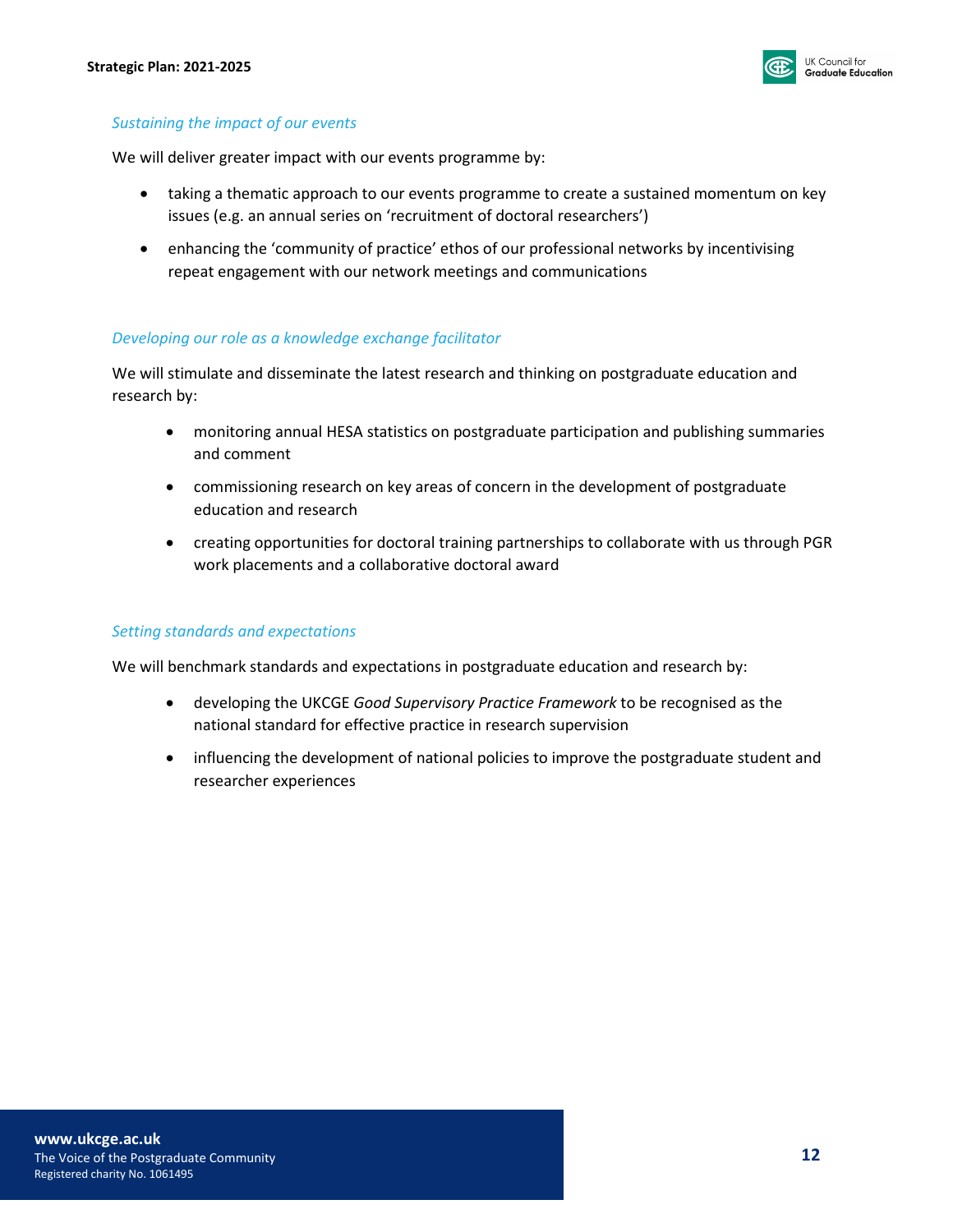

# **APPENDIX 1 – UKCGE CHARITABLE OBJECTIVES**

# Aims and Objectives of the UKCGE

The UK Council for Graduate Education is established for the public benefit to advance the education of graduates within the UK. In furtherance of this it may promote:

(i) The interests of graduate education in all disciplines in Higher Education Institutions.

(ii) A distinct identity for graduate education and research in Higher Education.

(iii) The development of quality and quality measures for graduate education and research conducted in Higher Education Institutions.

- (iv) The effective leadership and management of graduate education.
- (v) The status, education and training of postgraduate students.
- (vi) Effective infrastructural provisions for graduate education including appropriate funding.
- (vii) Equal opportunities for students in graduate education.

(viii) The professional development and status of staff and supervisors in Higher Education Institutions.

# Powers the UKCGE is permitted to use in furtherance of its aims and objectives

- (i) Organise or assist in organising meetings, conferences, seminars and training courses and publish or assist in publishing reports, periodicals, books or other documents or information.
- (ii) Promote and carry out or assist in promoting and carrying out research surveys and investigations and publish the useful results thereof.
- (iii) Obtain, collect and receive money by way of grants, donations, bequests, legacies or other lawful method provided that the Council may not engage in any form of permanent trading.
- (iv) Receive money on deposit or loan and borrow or raise money in such a manner as the Council shall think fit subject to such consents as may be required by law.
- (v) Invest the monies of the Council not immediately required for the furtherance of the said objects in or upon such investments, securities or property as may be though fit subject nevertheless to such conditions (if any) as may for the time being be imposed or required by law.